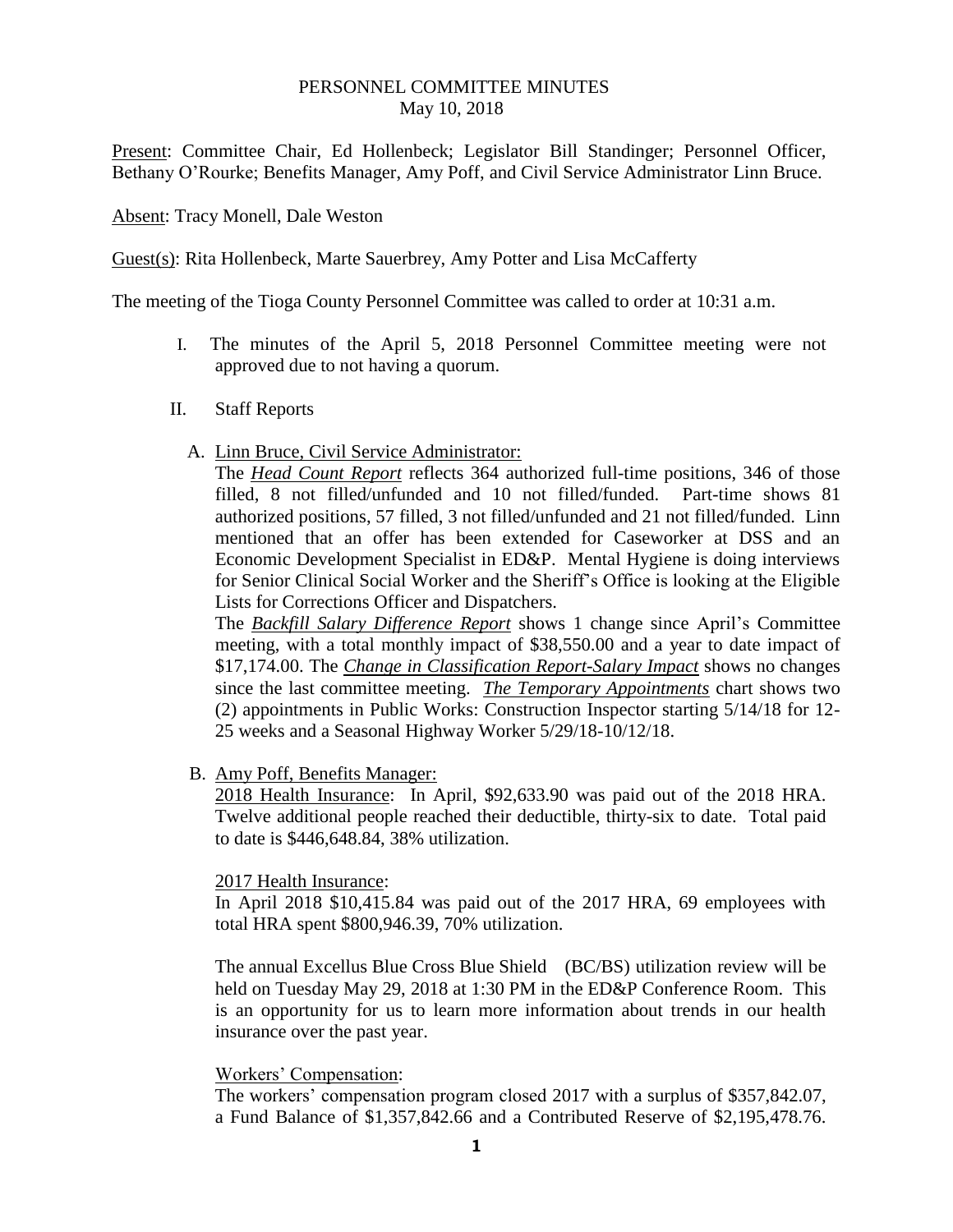Local Law No. 2 of 2015 established a Contributed Reserve Cap of \$6,000,000 for the Tioga County Self Insurance plan, so there is a resolution in your packet to transfer the \$357,842.07 from the Fund Balance to the Contributed Reserve. This will take the contributed reserve up to \$2,553,320.83.

## C. Bethany O'Rourke, Personnel Officer:

The budget tracking report as of May 2, 2018 was displayed for review: So far in 2018 we have collected \$905.00 (30.7%) of our projected revenues. We have spent 30.1% of our appropriations.

- III. Old Business: There was no old business to discuss
- IIII. New Business:
	- A. Office Renovations: The Personnel Office is undergoing a much needed facelift. The layout will remain basically the same. Public Works has informed us that they will be working on and off due to mowing and other jobs that they have lined up.
	- B. Staff Vacation: Scheduled for the week of May 20<sup>th</sup>.
	- C. Summer Clerk in Personnel: The deadline for taking applications was May  $7<sup>th</sup>$ . Four people applied. Due to the remodeling in our office, Bethany asked to utilize the desk in the REAP office across the hall, which they have agreed too. We will need to find other accommodations for our clerk a few times when that space is being used by REAP.
- VI. Resolutions:
	- A. Abolish/Create Position and Authorize Appointment of Economic Development Specialist (ED&P): The Legislature authorized the hire of an Economic Development Specialist (PT) at an annual base salary amount not to exceed \$19,500. The Director of ED&P has expressed a desire to adjust the position to full time at an annual 2018 base salary amount of \$42,787. IDA has expressed a commitment to partner with the County by providing funding to fill the budgetary gap in the year 2018 in an amount not to exceed \$10,400 and in 2019 an amount not to exceed \$26,700. The Legislature reserves the right to reevaluate the need for the position at the time of the 2020 budget planning. This resolution abolishes one vacant part-time ED&P Specialist and creates one full-time ED&P Specialist (NU salary range \$42,787-\$52,787) effective May 31, 2018. ED&P's full-time headcount shall be adjusted to 7 and its part-time headcount adjusted to 0.
	- B. Create and Fill Clerk (Seasonal) Position (Public Health): Due to scheduled leaves of absences over the next few months, the Public Health Department has identified the need to employ a temporary clerical position during the summer. There are funds available in the 2018 budget due to position vacancies. This resolution authorizes the Public Health Director to create and fill on (1) temporary full-time Clerk (Seasonal) position effective May 16, 2018 through August 31, 2018.